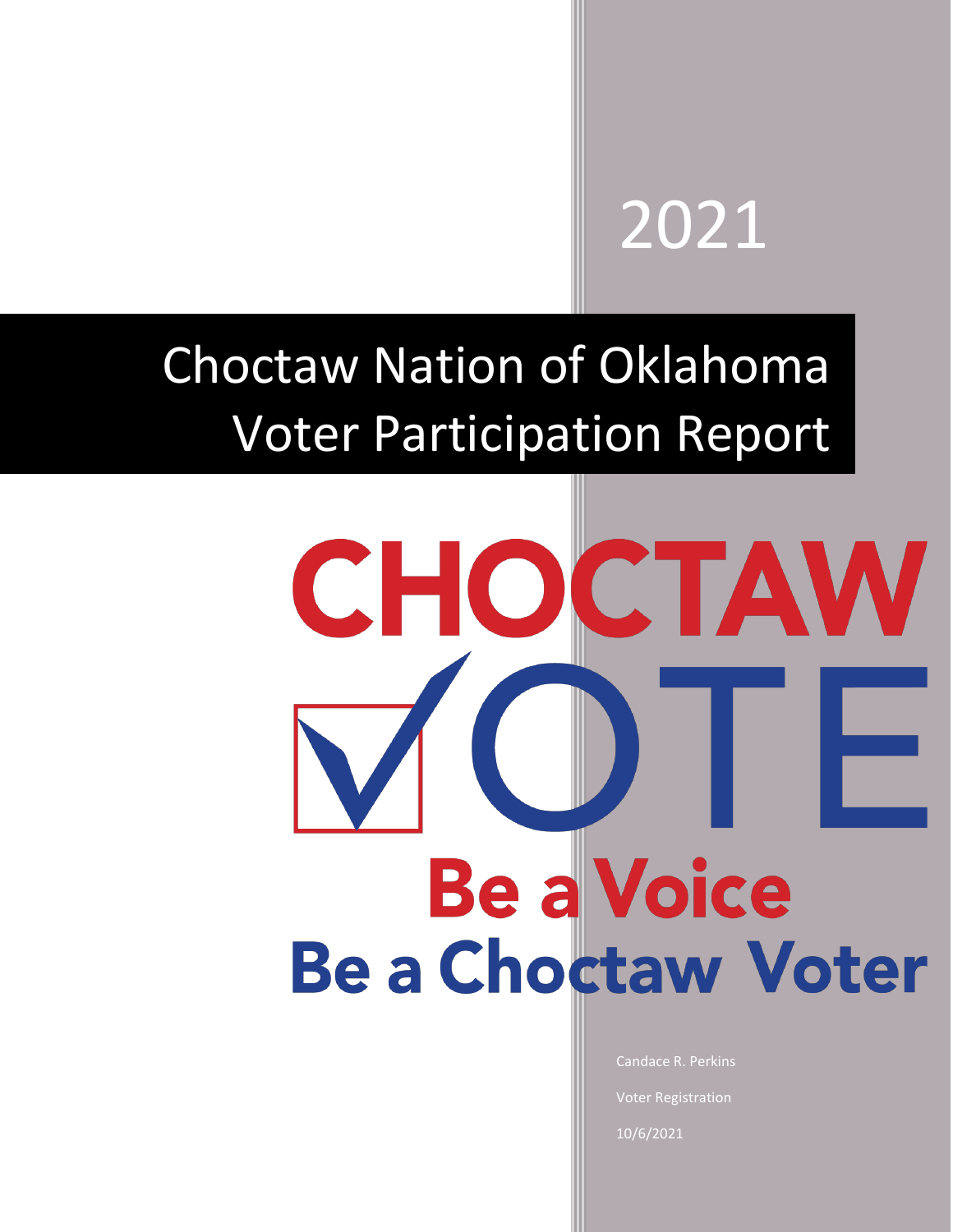# TABLE OF CONTENTS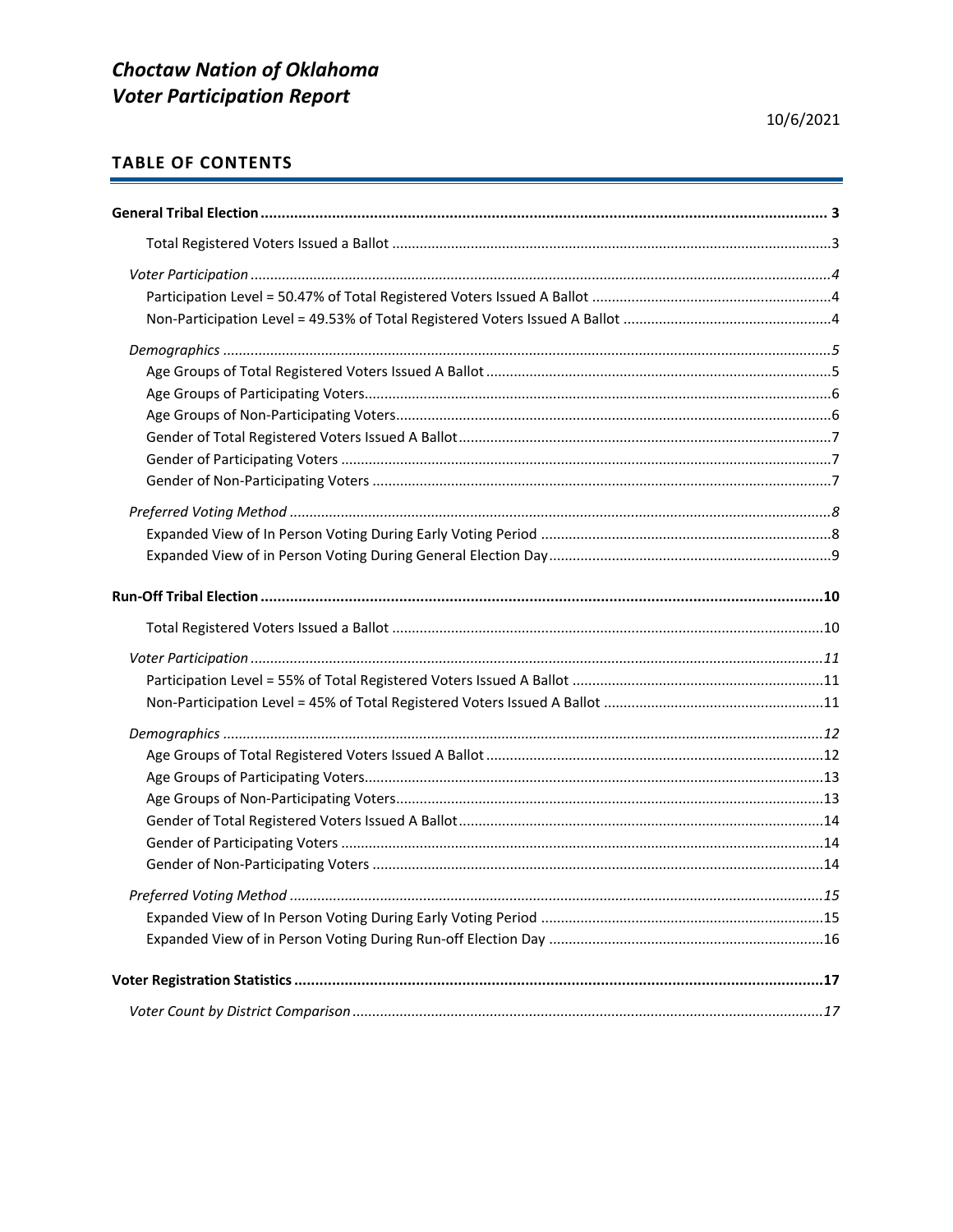### **GENERAL TRIBAL ELECTION**

This year's election ballots included candidates for Council District 4, Council District 7, and Council District 10.

**Council District 4** 

Jess Henry Jennifer Roberts

**Council District 7**  Adrian Johnico Melissa Reich James H. Smith Joey Tom

**Council District 10**  Anthony Dillard (Incumbent) Sherman Bo Miller

<span id="page-2-0"></span>The elective offices of Council District 6 (Incumbent, Jennifer Woods), Council District 9 (Incumbent, James Dry), and Council District 12 (Incumbent, James Frazier) were unopposed and did not appear on the ballots.

### TOTAL REGISTERED VOTERS ISSUED A BALLOT

The table below shows the total number of active, registered voters by boundary status and district affiliation who were issued a ballot, whether by mail or in person, through General Election Day on July 10, 2021.

<span id="page-2-1"></span>

| <b>Boundary</b>    |      | District# |           |                              | $%$ of                |
|--------------------|------|-----------|-----------|------------------------------|-----------------------|
| <b>Status</b>      | 4    | 7         | <b>10</b> | <b>Grand</b><br><b>Total</b> | Grand<br><b>Total</b> |
| In Nation          | 1632 | 1314      | 935       | 3881                         | 67%                   |
| Out of Nation      | 385  | 913       | 593       | 1891                         | 33%                   |
| <b>Grand Total</b> | 2017 | 2227      | 1528      | 5772                         | 100%                  |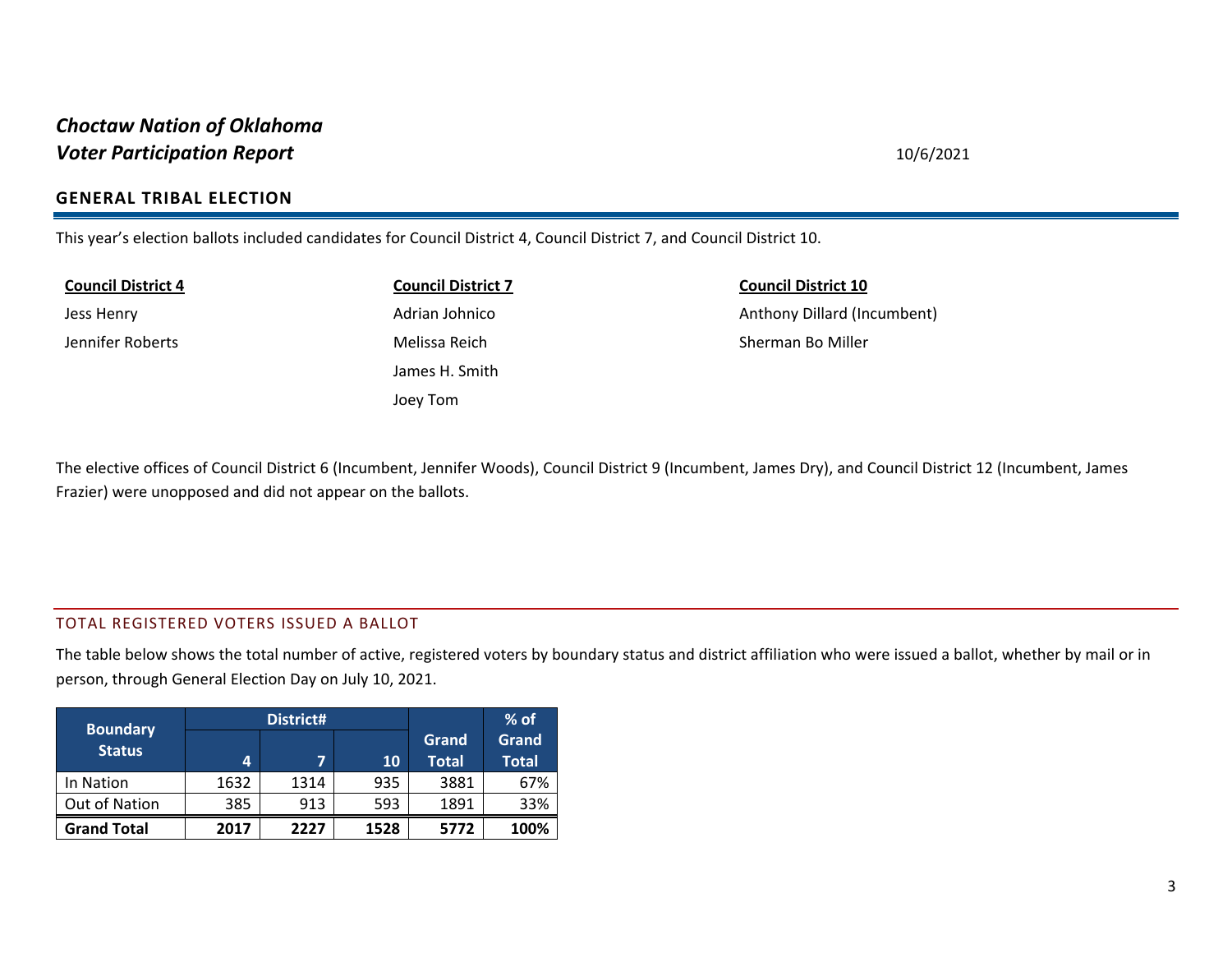### VOTER PARTICIPATION

### PARTICIPATION LEVEL = 50.47% OF TOTAL REGISTERED VOTERS ISSUED A BALLOT

The table below shows the total number of active, registered voters who voted in the General Election, by boundary status and district affiliation.

| <b>Boundary</b>    |      | District# |     | $%$ of       |              |
|--------------------|------|-----------|-----|--------------|--------------|
| <b>Status</b>      |      |           |     | Grand        | Grand        |
|                    | 4    | 7         | 10  | <b>Total</b> | <b>Total</b> |
| In Nation          | 975  | 813       | 397 | 2185         | 75%          |
| Out of Nation      | 180  | 334       | 214 | 728          | 25%          |
| <b>Grand Total</b> | 1155 | 1147      | 611 | 2913         | 100%         |

### <span id="page-3-1"></span><span id="page-3-0"></span>NON-PARTICIPATION LEVEL = 49.53% OF TOTAL REGISTERED VOTERS ISSUED A BALLOT

The table below shows the total number of registered voters who did NOT vote in the General Election, by boundary status and district affiliation.

<span id="page-3-2"></span>

|                                  |     | District# |     |                       | $%$ of                |
|----------------------------------|-----|-----------|-----|-----------------------|-----------------------|
| <b>Boundary</b><br><b>Status</b> | 4   | 7         | 10  | Grand<br><b>Total</b> | Grand<br><b>Total</b> |
| In Nation                        | 657 | 501       | 538 | 1696                  | 59%                   |
| Out of Nation                    | 205 | 579       | 379 | 1163                  | 41%                   |
| <b>Grand Total</b>               | 862 | 1080      | 917 | 2859                  | 100%                  |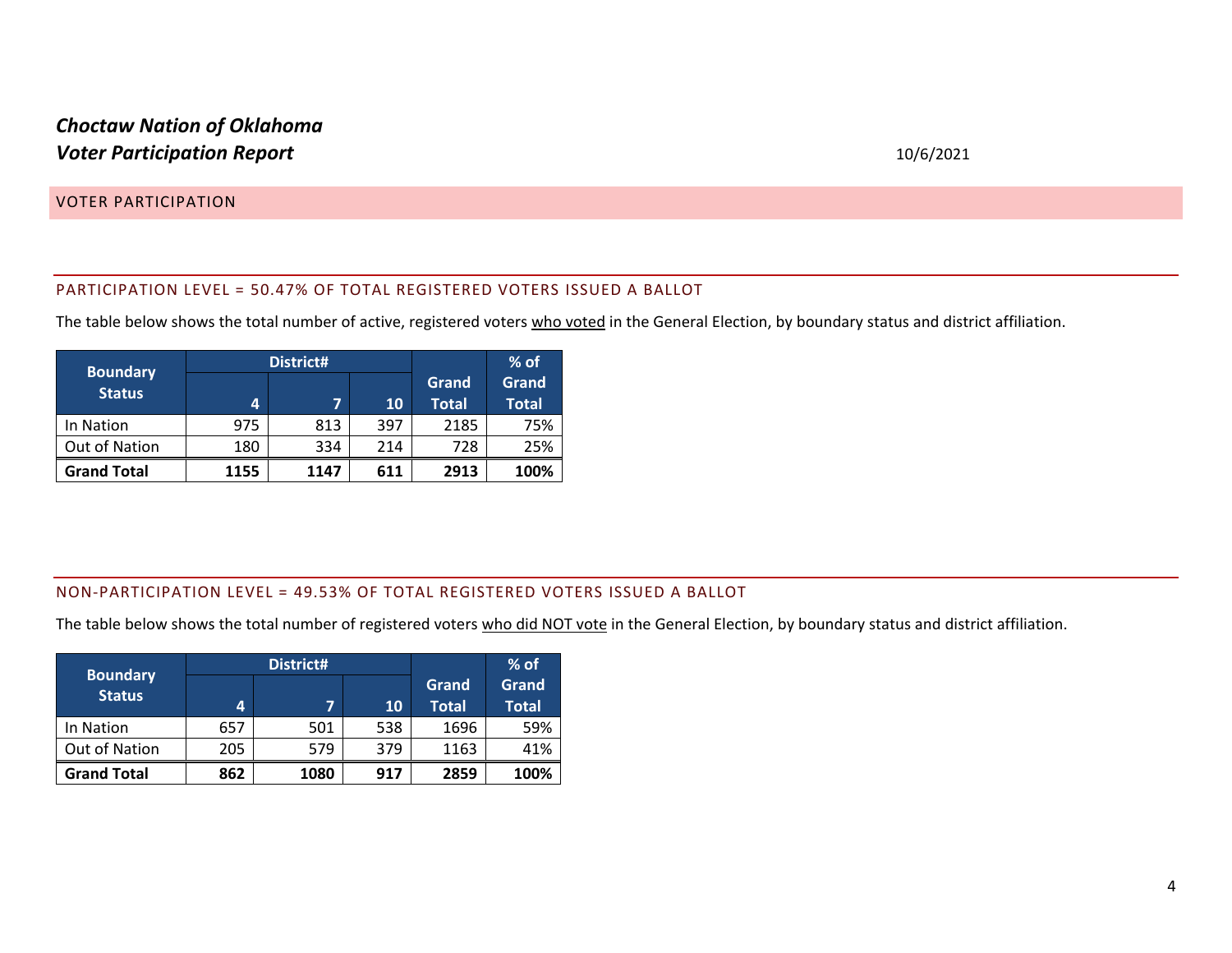### **DEMOGRAPHICS**

### AGE GROUPS OF TOTAL REGISTERED VOTERS ISSUED A BALLOT

The table below shows the total number of active, registered voters by age group and district affiliation who were issued a ballot, either by mail or in person, through General Election Day on July 10, 2021.

<span id="page-4-1"></span><span id="page-4-0"></span>

|                    |      | District# |      | $%$ of                |                       |
|--------------------|------|-----------|------|-----------------------|-----------------------|
| <b>Age Groups</b>  | 4    | 7         | 10   | Grand<br><b>Total</b> | Grand<br><b>Total</b> |
| 18-27              | 317  | 315       | 191  | 823                   | 14.3%                 |
| 28-37              | 308  | 302       | 190  | 800                   | 13.9%                 |
| 38-47              | 339  | 319       | 233  | 891                   | 15%                   |
| 48-57              | 273  | 383       | 260  | 916                   | 16%                   |
| 58-67              | 347  | 425       | 284  | 1056                  | 18%                   |
| 68-77              | 286  | 302       | 231  | 819                   | 14.2%                 |
| 78-87              | 110  | 138       | 115  | 363                   | 6%                    |
| 88-97              | 34   | 40        | 24   | 98                    | 2%                    |
| 98-107             | 3    | 3         |      | 6                     | 0.1%                  |
| <b>Grand Total</b> | 2017 | 2227      | 1528 | 5772                  | 100%                  |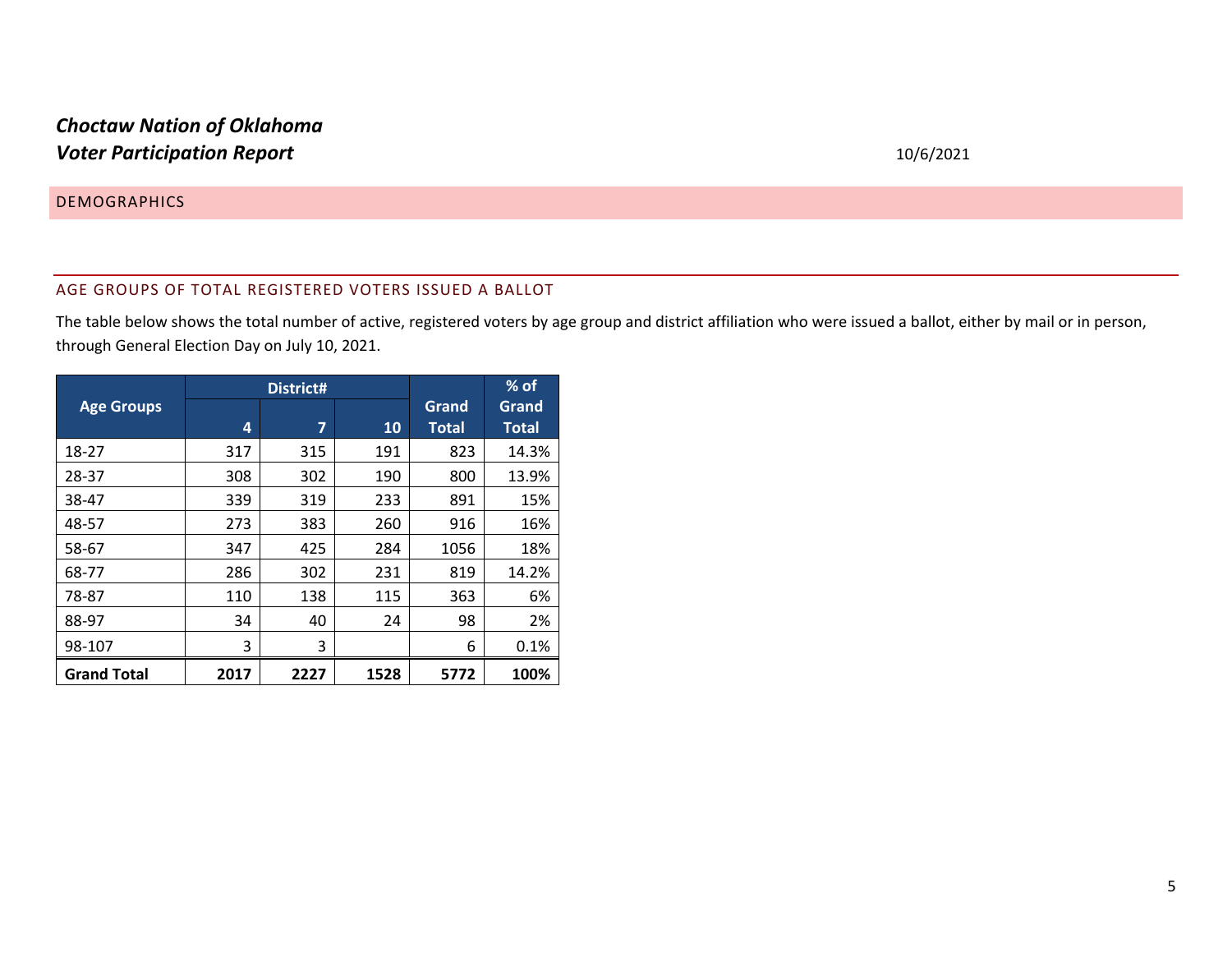### AGE GROUPS OF PARTICIPATING VOTERS

The table below shows the total number of active, registered voters who voted in the General Election by age group and district affiliation.

<span id="page-5-0"></span>

|                    |                | District#      |           | $%$ of       |              |
|--------------------|----------------|----------------|-----------|--------------|--------------|
| <b>Age Groups</b>  |                |                |           | Grand        | Grand        |
|                    | $\overline{a}$ | $\overline{7}$ | <b>10</b> | <b>Total</b> | <b>Total</b> |
| 18-27              | 143            | 128            | 51        | 322          | 11.1%        |
| 28-37              | 147            | 114            | 50        | 311          | 10.7%        |
| 38-47              | 168            | 156            | 74        | 398          | 14%          |
| 48-57              | 153            | 211            | 95        | 459          | 16%          |
| 58-67              | 238            | 234            | 131       | 603          | 21%          |
| 68-77              | 221            | 190            | 128       | 539          | 19%          |
| 78-87              | 70             | 88             | 71        | 229          | 8%           |
| 88-97              | 15             | 25             | 11        | 51           | 2%           |
| 98-107             |                | 1              |           | 1            | 0.03%        |
| <b>Grand Total</b> | 1155           | 1147           | 611       | 2913         | 100%         |

### AGE GROUPS OF NON-PARTICIPATING VOTERS

The table below shows the total number of active, registered voters who did NOT vote in the General Election by age and district affiliation.

<span id="page-5-1"></span>

|                    |     | District# |     |              | $%$ of       |
|--------------------|-----|-----------|-----|--------------|--------------|
| <b>Age Groups</b>  |     |           |     | Grand        | Grand        |
|                    | 4   | 7         | 10  | <b>Total</b> | <b>Total</b> |
| 18-27              | 174 | 187       | 140 | 501          | 18%          |
| 28-37              | 161 | 188       | 140 | 489          | 17.1%        |
| 38-47              | 171 | 163       | 159 | 493          | 17.2%        |
| 48-57              | 120 | 172       | 165 | 457          | 16.0%        |
| 58-67              | 109 | 191       | 153 | 453          | 15.8%        |
| 68-77              | 65  | 112       | 103 | 280          | 10%          |
| 78-87              | 40  | 50        | 44  | 134          | 5%           |
| 88-97              | 19  | 15        | 13  | 47           | 2%           |
| 98-107             | 3   | 2         |     | 5            | 0.2%         |
| <b>Grand Total</b> | 862 | 1080      | 917 | 2859         | 100%         |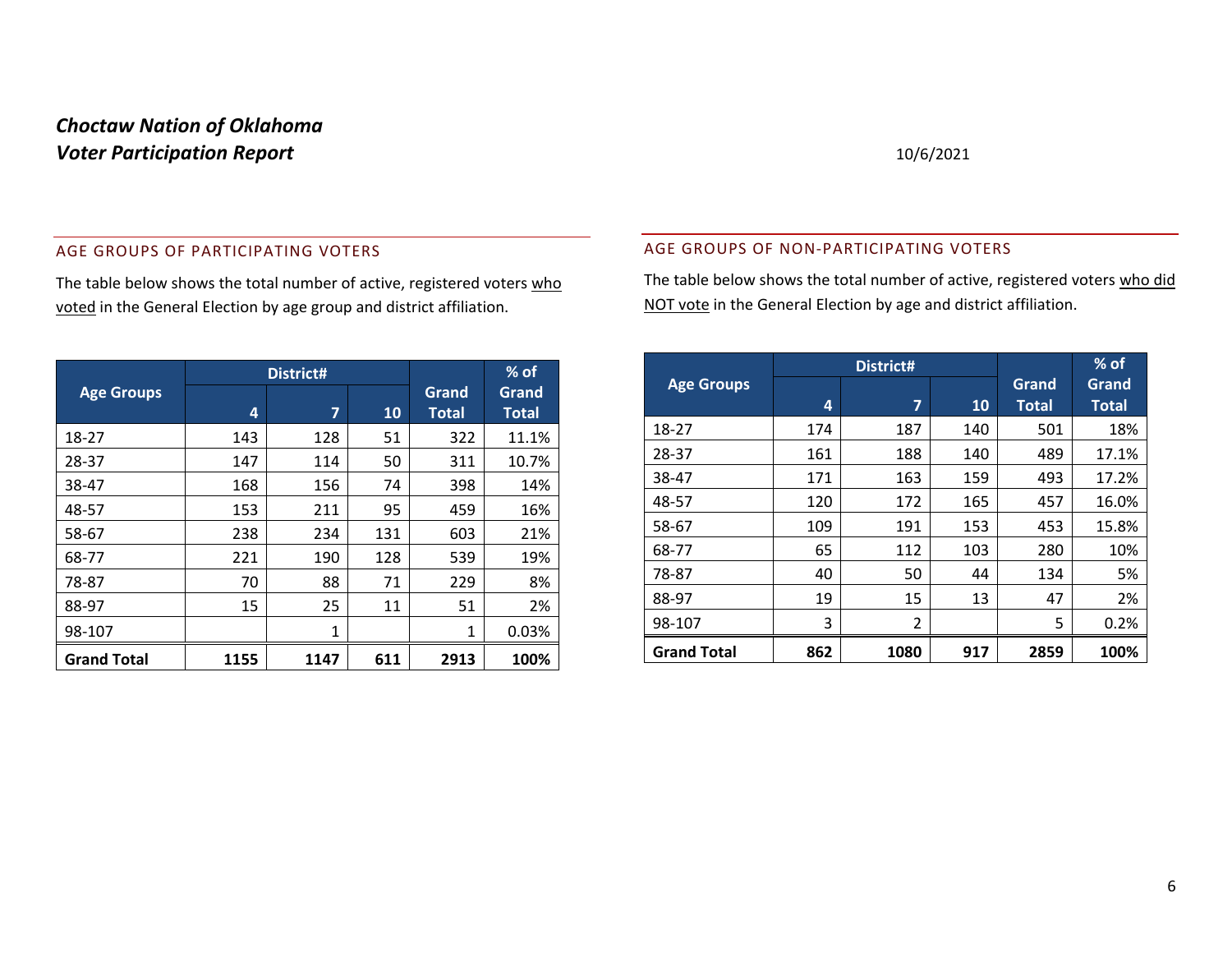### GENDER OF TOTAL REGISTERED VOTERS ISSUED A BALLOT

The table below shows the total number of active, registered voters by gender and district affiliation who were issued a ballot, either by mail or in person, through General Election Day on July 10, 2021.

| <b>Assigned</b>    |      | District# |      | $%$ of                |                       |
|--------------------|------|-----------|------|-----------------------|-----------------------|
| <b>Gender</b>      | 4    | 7         | 10   | Grand<br><b>Total</b> | Grand<br><b>Total</b> |
| Female             | 1092 | 1163      | 810  | 3065                  | 53%                   |
| Male               | 925  | 1064      | 718  | 2707                  | 47%                   |
| <b>Grand Total</b> | 2017 | 2227      | 1528 | 5772                  | 100%                  |

### GENDER OF NON-PARTICIPATING VOTERS

The table below shows the total number of active, registered voters who did NOT vote in the General Election by gender and district affiliation.

<span id="page-6-2"></span>

| <b>Assigned</b>    |     | District# |     | $%$ of                       |                       |
|--------------------|-----|-----------|-----|------------------------------|-----------------------|
| <b>Gender</b>      | 4   |           | 10  | <b>Grand</b><br><b>Total</b> | Grand<br><b>Total</b> |
| Female             | 442 | 552       | 488 | 1482                         | 52%                   |
| Male               | 420 | 528       | 429 | 1377                         | 48%                   |
| <b>Grand Total</b> | 862 | 1080      | 917 | 2859                         | 100%                  |

### <span id="page-6-0"></span>GENDER OF PARTICIPATING VOTERS

The table below shows the total number of active, registered voters who voted in the General Election by gender and district affiliation.

<span id="page-6-1"></span>

| <b>Assigned</b>    |      | District# |     | $%$ of                       |                       |
|--------------------|------|-----------|-----|------------------------------|-----------------------|
| <b>Gender</b>      | 4    |           | 10  | <b>Grand</b><br><b>Total</b> | Grand<br><b>Total</b> |
| Female             | 650  | 611       | 322 | 1583                         | 54%                   |
| Male               | 505  | 536       | 289 | 1330                         | 46%                   |
| <b>Grand Total</b> | 1155 | 1147      | 611 | 2913                         | 100%                  |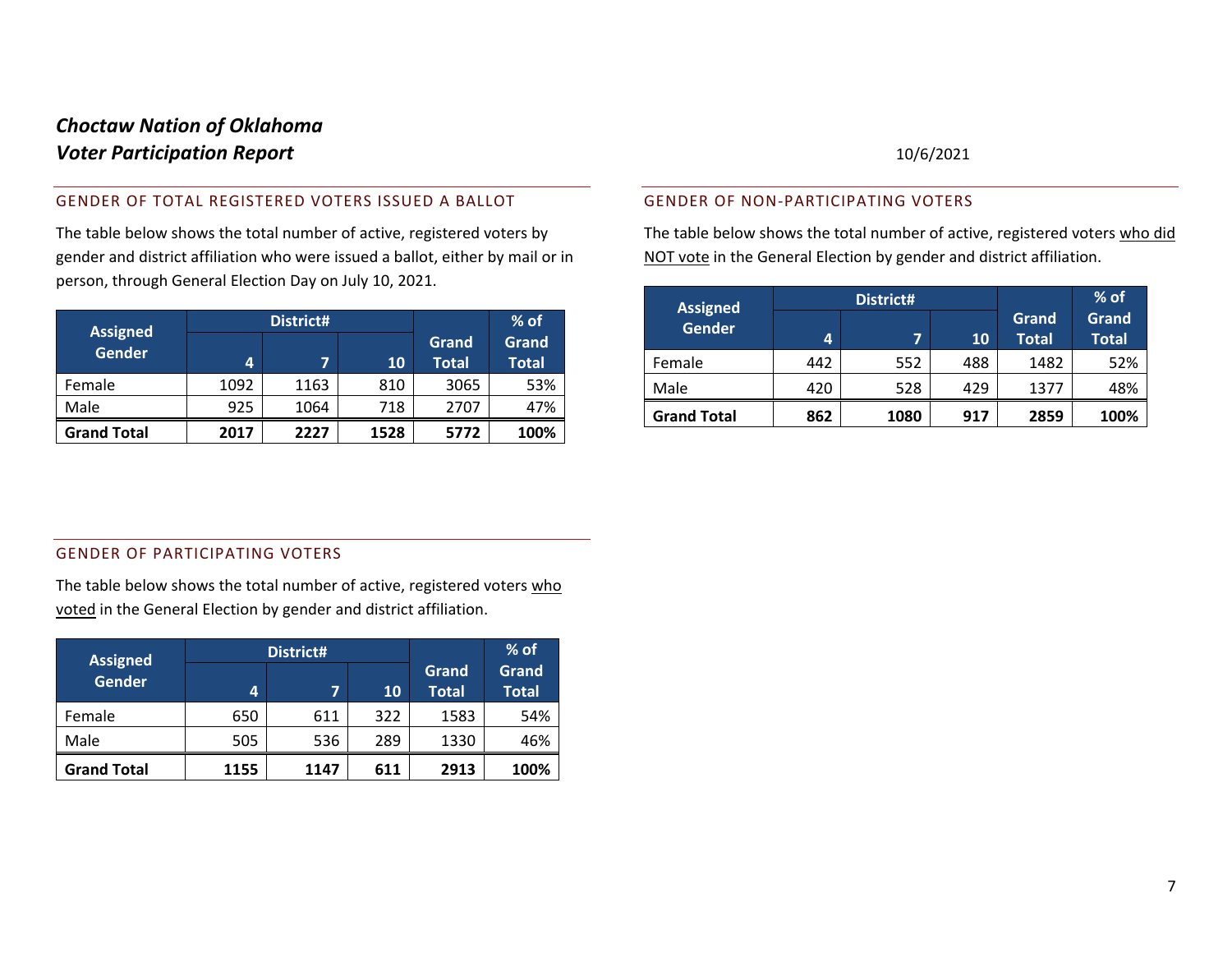### PREFERRED VOTING METHOD

The table below shows a high-level view of each preferred method by district affiliation, used by active, registered voters to cast a ballot through General Election Day on July 10, 2021.

| <b>Preferred Method</b> |      | District# |     | $%$ of                       |                       |
|-------------------------|------|-----------|-----|------------------------------|-----------------------|
|                         | 4    | 7         | 10  | <b>Grand</b><br><b>Total</b> | Grand<br><b>Total</b> |
| Early Voting/Location   | 99   | 98        | 18  | 215                          | 7%                    |
| Election Day/Location   | 109  | 164       | 9   | 282                          | 10%                   |
| Mail-In                 | 947  | 885       | 584 | 2416                         | 83%                   |
| <b>Grand Total</b>      | 1155 | 1147      | 611 | 2913                         | 100%                  |

### <span id="page-7-0"></span>EXPANDED VIEW OF IN PERSON VOTING DURING EARLY VOTING PERIOD

The table below shows the total number of active, registered voters by district affiliation that preferred to vote in person at an early voting location on July 9, 2021.

<span id="page-7-1"></span>

| <b>Preferred Location for Early</b> |    | District# |    | % of Grand         |              |
|-------------------------------------|----|-----------|----|--------------------|--------------|
| <b>Voting</b>                       | 4  |           | 10 | <b>Grand Total</b> | <b>Total</b> |
| Atoka                               |    |           | 17 | 17                 | 8%           |
| Antlers                             |    | 61        |    | 62                 | 29%          |
| Poteau                              | 82 |           |    | 83                 | 39%          |
| Spiro                               | 17 |           |    | 17                 | 8%           |
| <b>Wright City</b>                  |    | 36        |    | 36                 | 17%          |
| <b>Grand Total</b>                  | 99 | 98        | 18 | 215                | 100%         |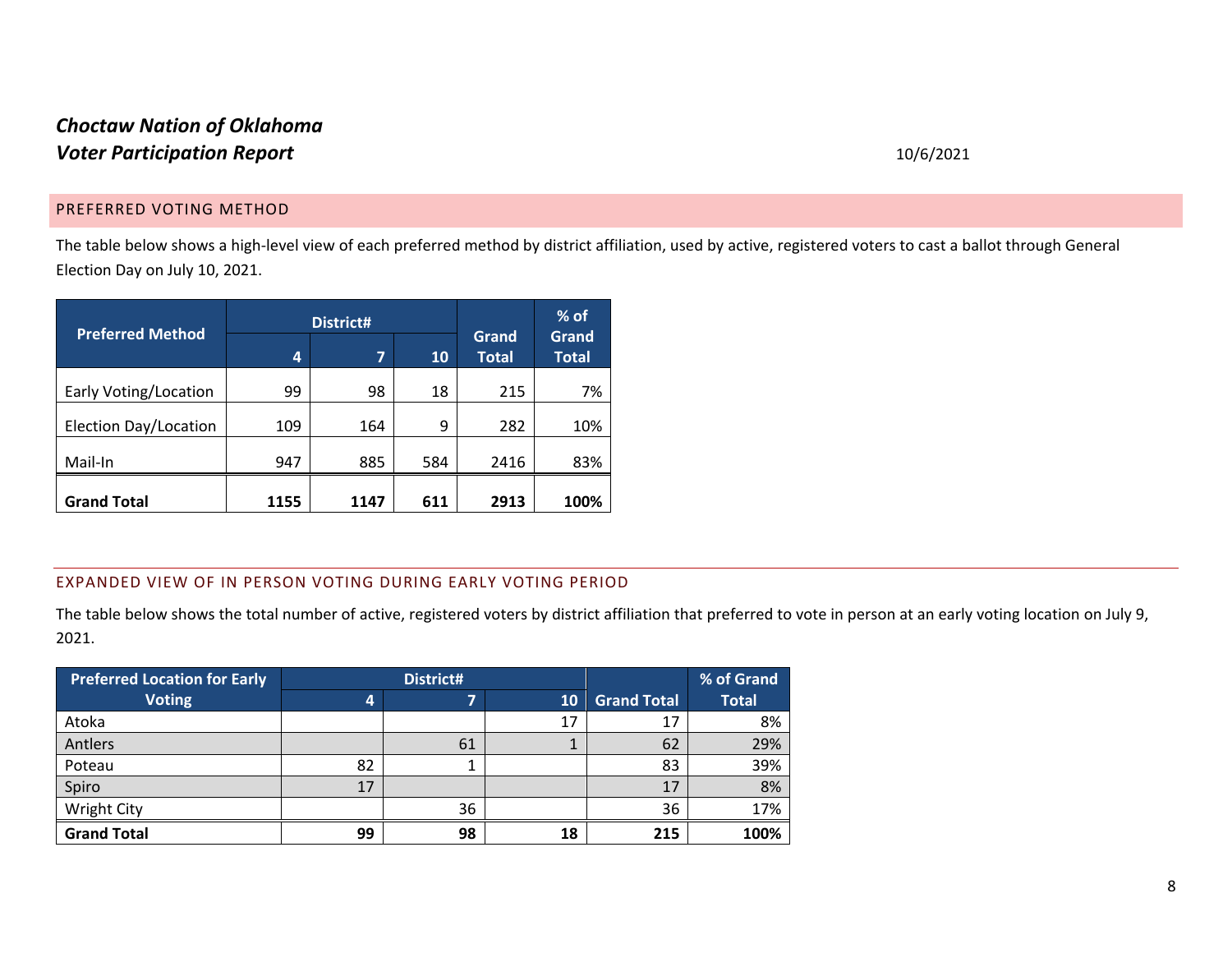### EXPANDED VIEW OF IN PERSON VOTING DURING GENERAL ELECTION DAY

The table below shows the total number of active, registered voters by district affiliation that preferred to vote in person at a voting location during General Election Day on July 10, 2021.

<span id="page-8-0"></span>

| <b>Preferred Location for</b> | District# |     |    |                    | % of Grand   |
|-------------------------------|-----------|-----|----|--------------------|--------------|
| <b>Election Day</b>           | 4         | -   | 10 | <b>Grand Total</b> | <b>Total</b> |
| Atoka                         |           |     | 9  | 9                  | 3%           |
| Antlers                       |           | 107 |    | 107                | 38%          |
| Poteau                        | 89        |     |    | 89                 | 32%          |
| Spiro                         | 20        |     |    | 20                 | 7%           |
| Wright City                   |           | 57  |    | 57                 | 20%          |
| <b>Grand Total</b>            | 109       | 164 | 9  | 282                | 100%         |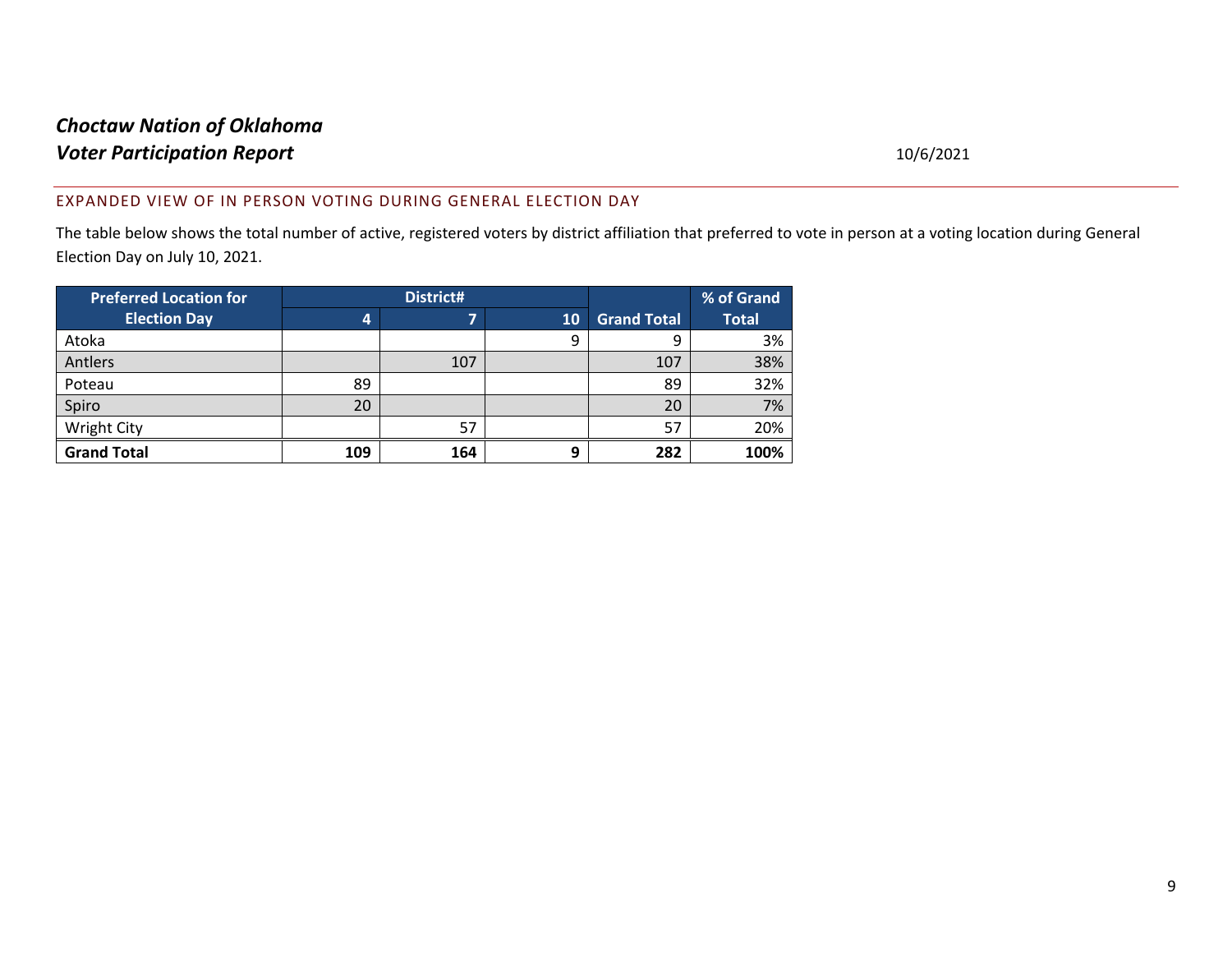### **RUN-OFF TRIBAL ELECTION**

It was determined that no candidate in Council District 7 received more than 50% of total votes cast in the General Election and Article XXII, Section 3 requires a Run-off Election to occur. The two candidates that received the most votes appeared on the Run-off Ballot:

### **Council District 7**

Adrian Johnico with 421 votes (36.67%); and, Joey Tom with 460 votes (40.07%)

### TOTAL REGISTERED VOTERS ISSUED A BALLOT

<span id="page-9-0"></span>The table below shows the total number of active, registered voters by boundary status and district affiliation who were issued a ballot, whether by mail or in person, through Run-off Election Day on August 7, 2021.

<span id="page-9-1"></span>

|                        | District# |              | $%$ of       |
|------------------------|-----------|--------------|--------------|
| <b>Boundary Status</b> |           | Grand        | Grand        |
|                        | 7         | <b>Total</b> | <b>Total</b> |
| In Nation              | 1340      | 1340         | 58%          |
| Out of Nation          | 965       | 965          | 42%          |
| <b>Grand Total</b>     |           | 2305         | 100%         |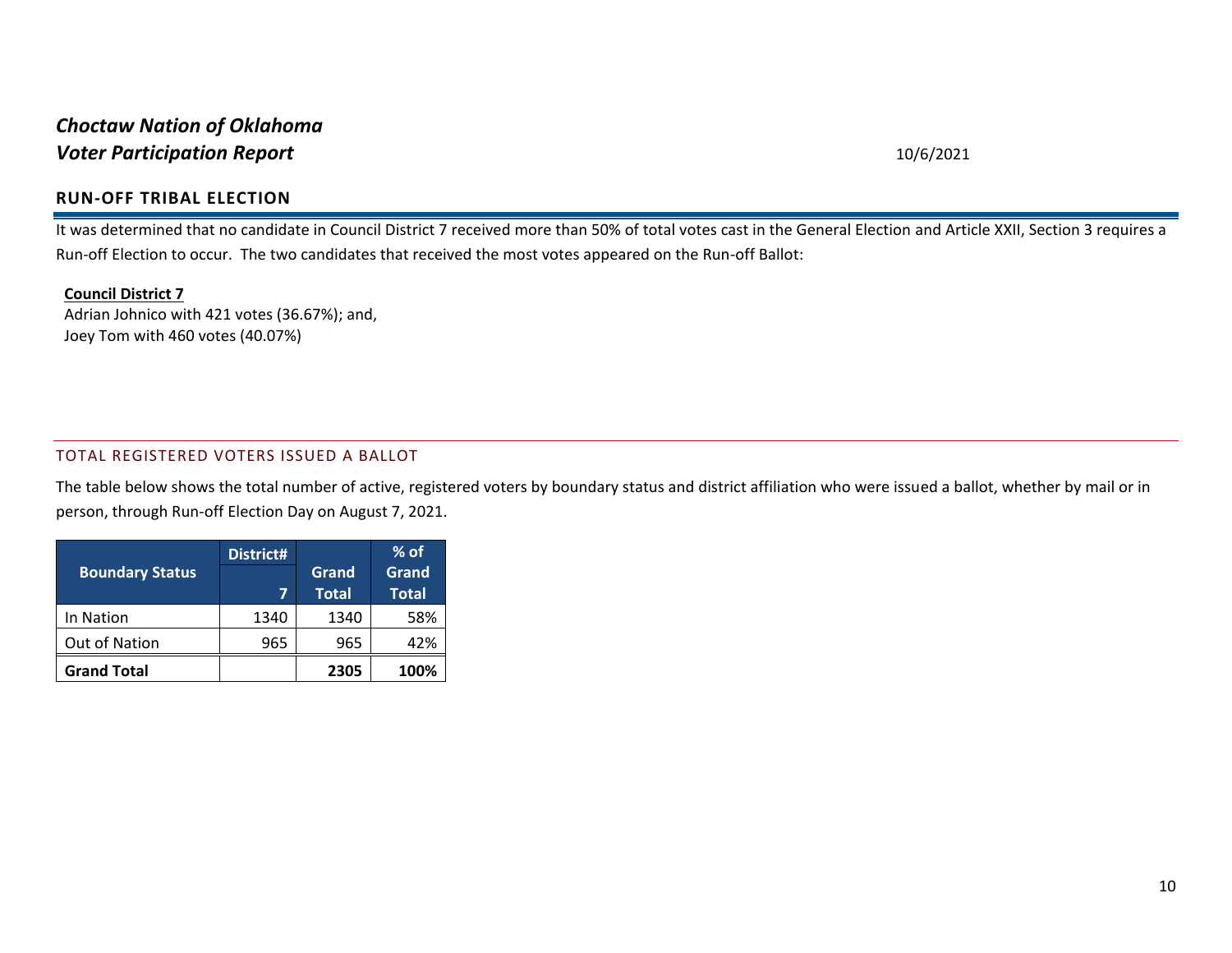### VOTER PARTICIPATION

### PARTICIPATION LEVEL = 55% OF TOTAL REGISTERED VOTERS ISSUED A BALLOT

The table below shows the total number of active, registered voters who voted in the Run-off Election, by boundary status and district affiliation.

<span id="page-10-0"></span>

|                        | District# |              | $%$ of       |
|------------------------|-----------|--------------|--------------|
| <b>Boundary Status</b> |           | Grand        | Grand        |
|                        |           | <b>Total</b> | <b>Total</b> |
| In Nation              | 843       | 843          | 67%          |
| Out of Nation          | 417       | 417          | 33%          |
| <b>Grand Total</b>     |           | 1260         | 100%         |

### <span id="page-10-1"></span>NON-PARTICIPATION LEVEL = 45% OF TOTAL REGISTERED VOTERS ISSUED A BALLOT

The table below shows the total number of registered voters who did NOT vote in the Run-off Election, by boundary status and district affiliation.

<span id="page-10-2"></span>

| <b>Boundary Status</b> | District# | Grand<br><b>Total</b> | $%$ of<br>Grand<br><b>Total</b> |
|------------------------|-----------|-----------------------|---------------------------------|
| In Nation              | 497       | 497                   | 48%                             |
| Out of Nation          | 548       | 548                   | 52%                             |
| <b>Grand Total</b>     |           | 1045                  | 100%                            |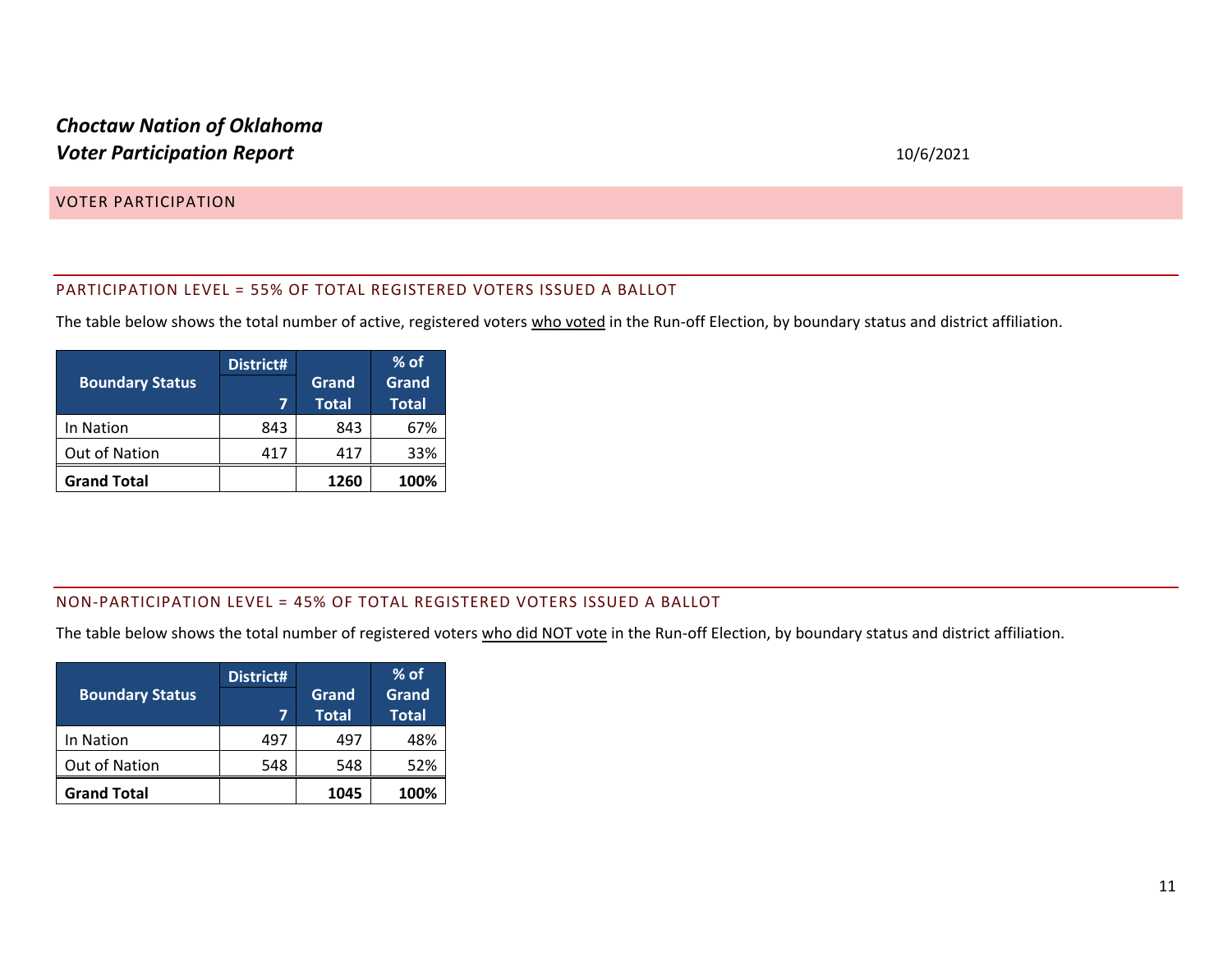### **DEMOGRAPHICS**

### AGE GROUPS OF TOTAL REGISTERED VOTERS ISSUED A BALLOT

The table below shows the total number of active, registered voters by age group and district affiliation who were issued a ballot, either by mail or in person, through Run-off Election Day on August 7, 2021.

<span id="page-11-1"></span><span id="page-11-0"></span>

|                    | District# |              | $%$ of       |
|--------------------|-----------|--------------|--------------|
| <b>Age Groups</b>  |           | Grand        | Grand        |
|                    | 7         | <b>Total</b> | <b>Total</b> |
| 18-27              | 398       | 398          | 17%          |
| 28-37              | 335       | 335          | 14.5%        |
| 38-47              | 338       | 338          | 14.7%        |
| 48-57              | 404       | 404          | 17.5%        |
| 58-67              | 415       | 415          | 18.0%        |
| 68-77              | 280       | 280          | 12%          |
| 78-87              | 108       | 108          | 5%           |
| 88-97              | 27        | 27           | 1%           |
| <b>Grand Total</b> |           | 2305         | 100%         |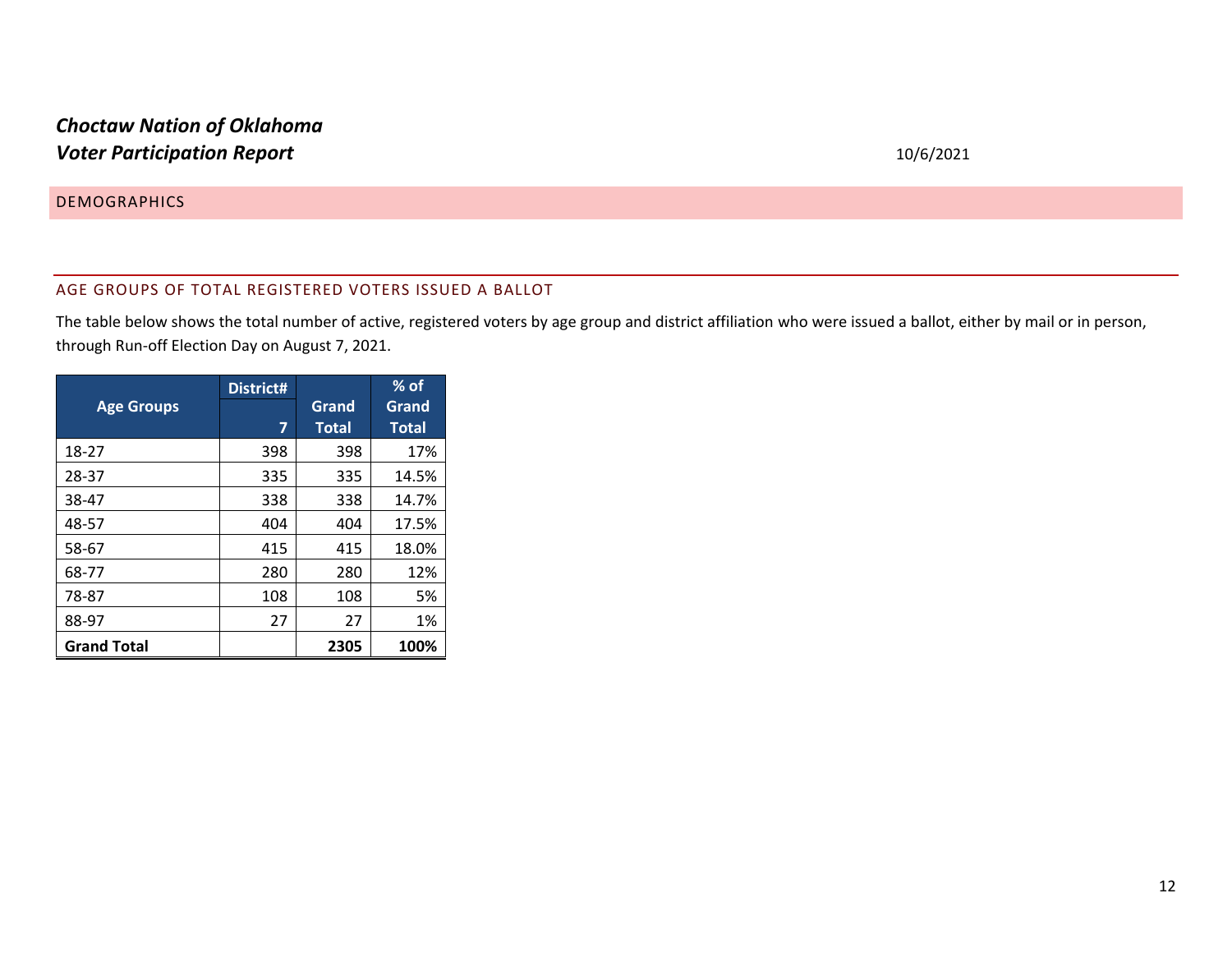### AGE GROUPS OF PARTICIPATING VOTERS

The table below shows the total number of active, registered voters who voted in the Run-off Election by age group and district affiliation.

<span id="page-12-0"></span>

|                    | District# |              | $%$ of       |
|--------------------|-----------|--------------|--------------|
| <b>Age Groups</b>  |           | Grand        | Grand        |
|                    | 7         | <b>Total</b> | <b>Total</b> |
| 18-27              | 178       | 178          | 14.1%        |
| 28-37              | 155       | 155          | 12%          |
| 38-47              | 177       | 177          | 14.0%        |
| 48-57              | 222       | 222          | 18%          |
| 58-67              | 260       | 260          | 21%          |
| 68-77              | 182       | 182          | 14.4%        |
| 78-87              | 69        | 69           | 5%           |
| 88-97              | 17        | 17           | 1%           |
| <b>Grand Total</b> |           | 1260         | 100%         |

### AGE GROUPS OF NON-PARTICIPATING VOTERS

The table below shows the total number of active, registered voters who did NOT vote in the Run-off Election by age and district affiliation.

<span id="page-12-1"></span>

|                    | District# |              | $%$ of       |
|--------------------|-----------|--------------|--------------|
| <b>Age Groups</b>  |           | Grand        | Grand        |
|                    | 7         | <b>Total</b> | <b>Total</b> |
| 18-27              | 220       | 220          | 21%          |
| 28-37              | 180       | 180          | 17.2%        |
| 38-47              | 161       | 161          | 15.4%        |
| 48-57              | 182       | 182          | 17.4%        |
| 58-67              | 155       | 155          | 14.8%        |
| 68-77              | 98        | 98           | 9%           |
| 78-87              | 39        | 39           | 4%           |
| 88-97              | 10        | 10           | 1%           |
| <b>Grand Total</b> |           | 1045         | 100%         |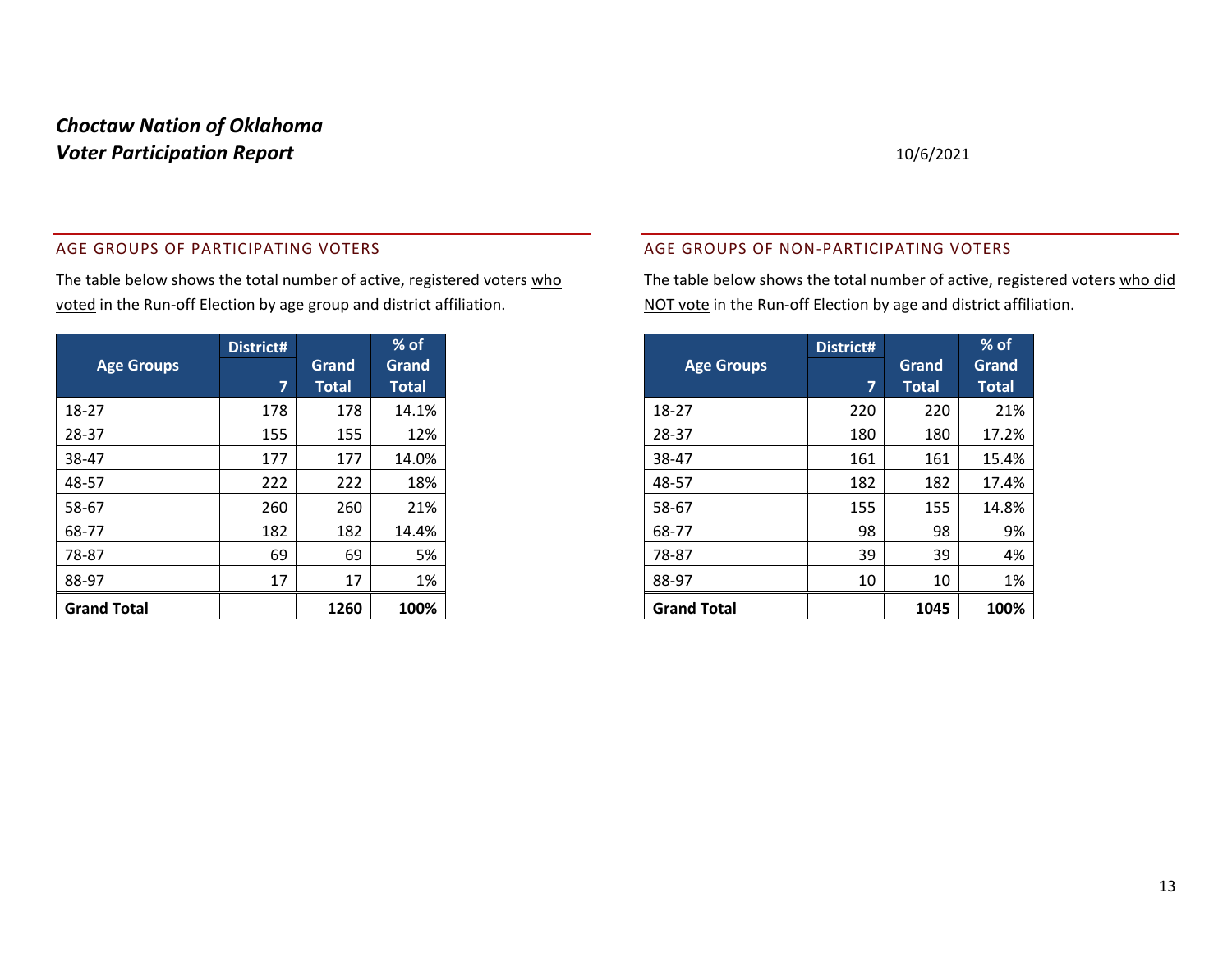### GENDER OF TOTAL REGISTERED VOTERS ISSUED A BALLOT

The table below shows the total number of active, registered voters by gender and district affiliation who were issued a ballot, either by mail or in person, through Run-off Election Day on August 7, 2021.

|                        | District# |              | $%$ of       |
|------------------------|-----------|--------------|--------------|
| <b>Assigned Gender</b> |           | Grand        | Grand        |
|                        |           | <b>Total</b> | <b>Total</b> |
| Female                 | 1207      | 1207         | 52%          |
| Male                   | 1098      | 1098         | 48%          |
| <b>Grand Total</b>     |           | 2305         | 100%         |

### GENDER OF NON-PARTICIPATING VOTERS

The table below shows the total number of active, registered voters who did NOT vote in the Run-off Election by gender and district affiliation.

<span id="page-13-2"></span>

|                        | District# |              | $%$ of       |
|------------------------|-----------|--------------|--------------|
| <b>Assigned Gender</b> |           | Grand        | Grand        |
|                        | 7         | <b>Total</b> | <b>Total</b> |
| Female                 | 536       | 536          | 51%          |
| Male                   | 509       | 509          | 49%          |
| <b>Grand Total</b>     |           | 1045         | 100%         |

### <span id="page-13-0"></span>GENDER OF PARTICIPATING VOTERS

The table below shows the total number of active, registered voters who voted in the Run-off Election by gender and district affiliation.

<span id="page-13-1"></span>

|                        | District# |              | $%$ of       |
|------------------------|-----------|--------------|--------------|
| <b>Assigned Gender</b> |           | Grand        | Grand        |
|                        |           | <b>Total</b> | <b>Total</b> |
| Female                 | 671       | 671          | 53%          |
| Male                   | 589       | 589          | 47%          |
| <b>Grand Total</b>     |           | 1260         | 100%         |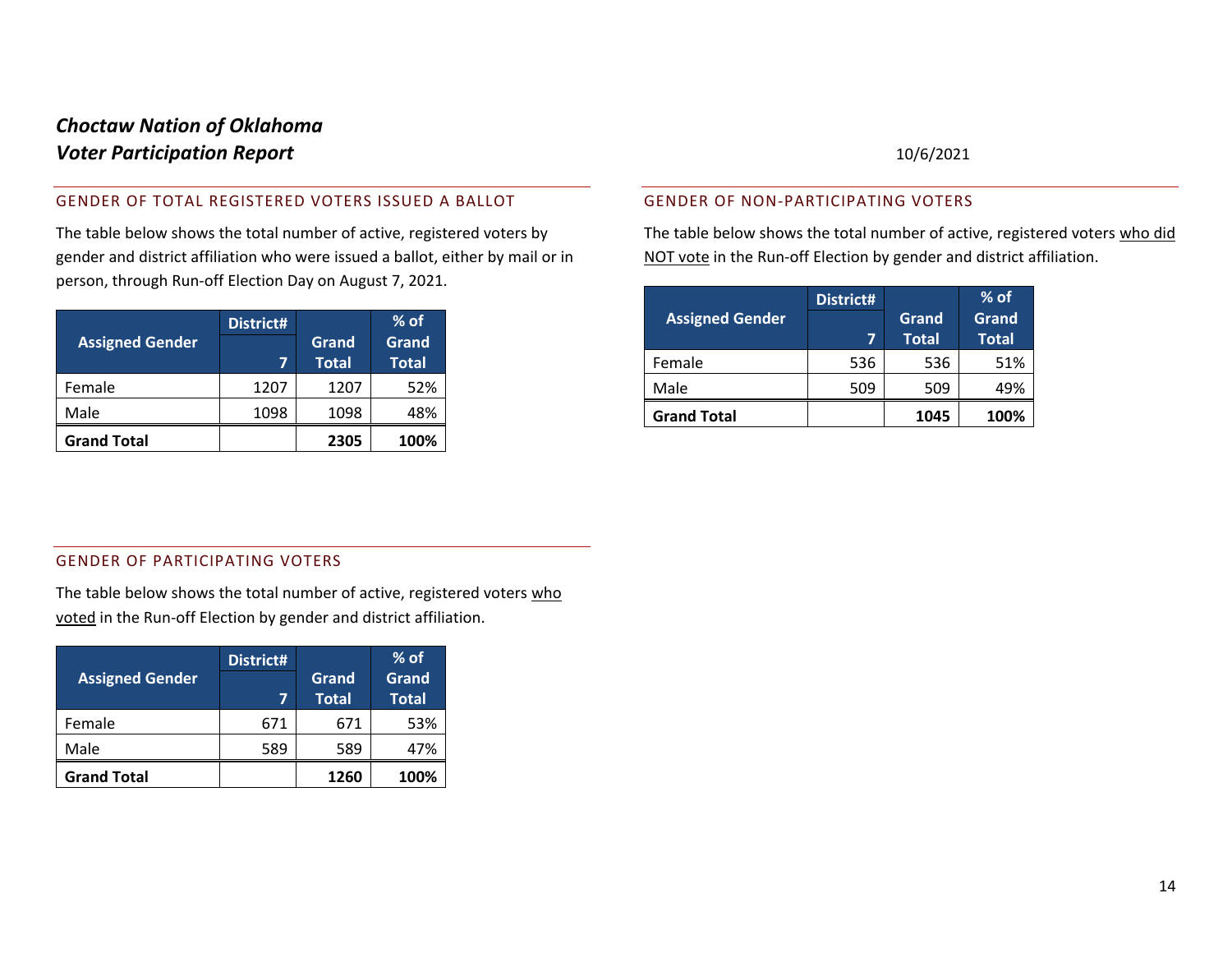### PREFERRED VOTING METHOD

The table below shows a high-level view of each preferred method by district affiliation, used by active, registered voters to cast a ballot through Run-off Election Day on August 7, 2021.

|                         | District# |              | $%$ of       |
|-------------------------|-----------|--------------|--------------|
| <b>Preferred Method</b> |           | Grand        | Grand        |
|                         | 7         | <b>Total</b> | <b>Total</b> |
| Early Voting/Location   | 152       | 152          | 12%          |
| Election Day/Location   | 96        | 96           | 8%           |
| Mail-In                 | 1012      | 1012         | 80%          |
| <b>Grand Total</b>      |           | 1260         | 100%         |

### <span id="page-14-0"></span>EXPANDED VIEW OF IN PERSON VOTING DURING EARLY VOTING PERIOD

The table below shows the total number of active, registered voters by district affiliation that preferred to vote in person at an early voting location on August 6, 2021.

<span id="page-14-1"></span>

| <b>Preferred Location for Early Voting</b> | District# |                    | % of Grand   |
|--------------------------------------------|-----------|--------------------|--------------|
|                                            |           | <b>Grand Total</b> | <b>Total</b> |
| <b>Antlers</b>                             | 63        | 63                 | 66%          |
| <b>Wright City</b>                         | 33        | 33                 | 34%          |
| <b>Grand Total</b>                         |           | 96                 | 100%         |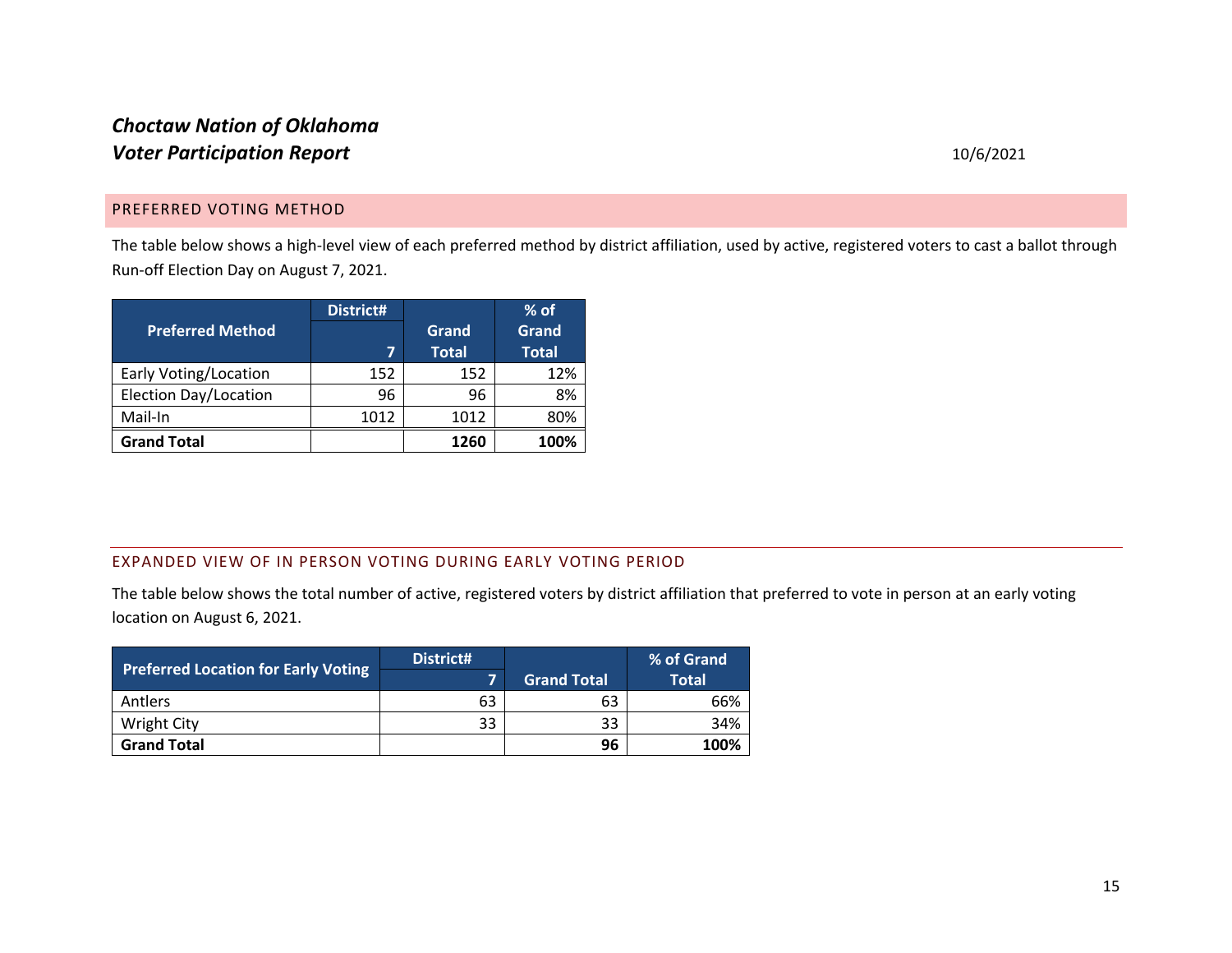### EXPANDED VIEW OF IN PERSON VOTING DURING RUN -OFF ELECTION DAY

The table below shows the total number of active, registered voters by district affiliation that preferred to vote in person at a voting location during Run-off Election Day on August 7, 2021.

<span id="page-15-0"></span>

| <b>Preferred Location for Election Day</b> | District# |                    | % of Grand   |
|--------------------------------------------|-----------|--------------------|--------------|
|                                            |           | <b>Grand Total</b> | <b>Total</b> |
| <b>Antlers</b>                             | 110       | 110                | 72%          |
| <b>Wright City</b>                         | 42        | 42                 | 28%          |
| <b>Grand Total</b>                         |           | 152                | 100%         |